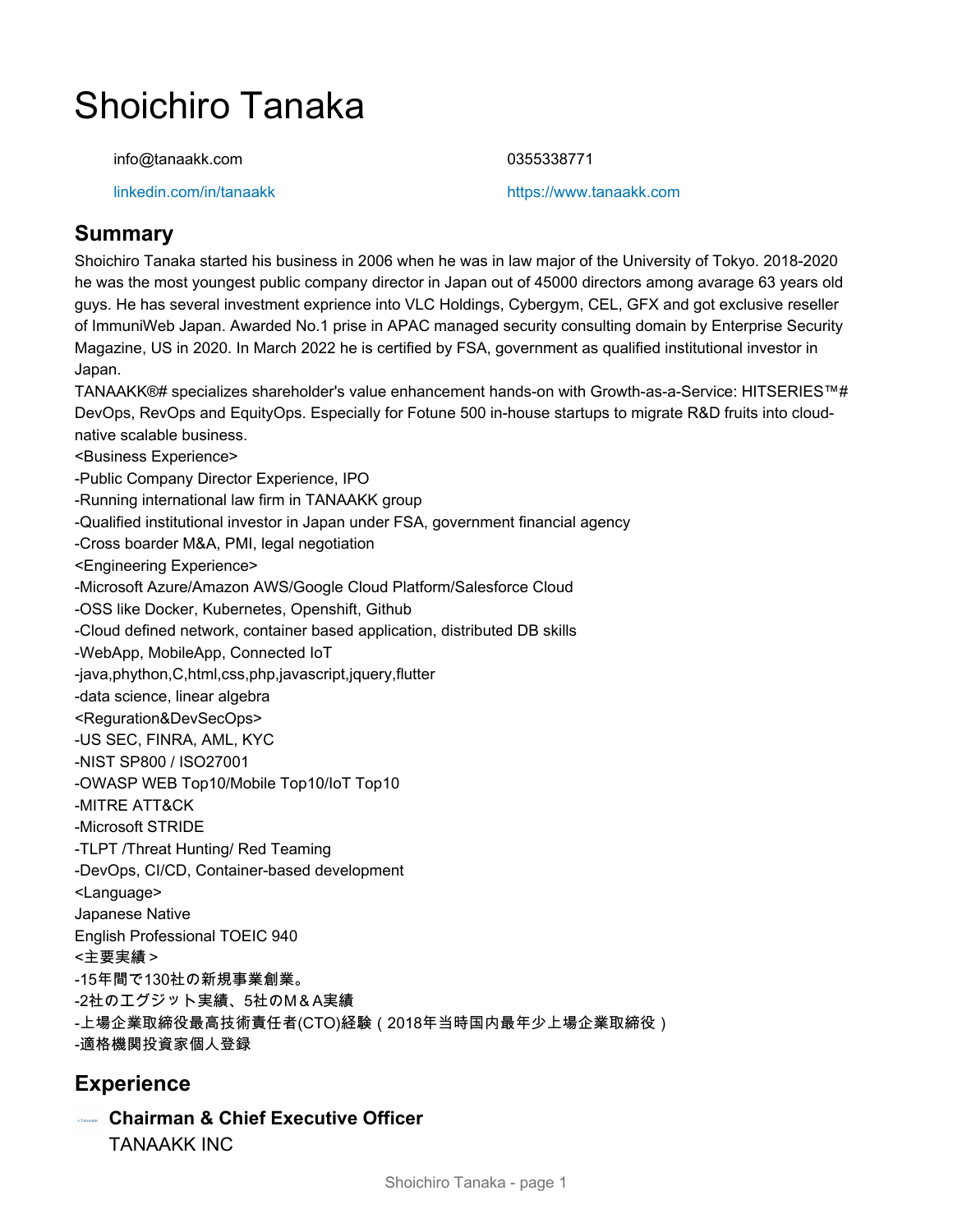Jul 2013 - Present (8 years 10 months +)

TANAAKK®# specializes shareholder's value enhancement hands-on with Growth-as-a-Service: HITSERIES™# DevOps, RevOps and EquityOps. Especially for Fotune 500 in-house startups to migrate R&D fruits into cloud-native scalable business.



#### ImmuniWeb

Feb 2019 - Present (3 years 3 months +)

ImmuniWeb SA (Geneva, Switzerland) and TANAAKK K.K. (Tokyo, Japan) have a strategic business partnership in Asian countries region to deliver very best solution for attack surfacemanagement and application security testing. Tanaakk first introduced ImmuniWeb®# into Japan in Feb 2019. In Nov 2020 got No.1 prize around new customer acquisition among Asia-Pacific Area Cybersecurity companies. Awarded by Enterprise Security Magazine/US.

スイス イミュニウェブと2019年2月に国内独占契約締結。2年間で国内30社の販売代理店獲得、300 社の販売実績。2020年にアジア太平洋地域セキュリティコンサルティング顧客獲得No.1を受賞。(米 EnterprizeSecurity社)

#### **Microsoft Partner Network**

#### **Microsoft**

Sep 2021 - Present (8 months +)

Tanaakk deliver Azure integrated SaaS DevOps platform for global cusotmers as HITSERIES growthas-a-service.

2021年9月よりマイクロソフトパートナーとしてMicrosoftAzureをはじめとしたクラウド基盤および データアナリティクスソリューションを提供。

#### **Founder & Chief Executive Officer**

#### CEL LTD

Sep 2018 - Jun 2021 (2 years 10 months)

Founded CEL and successfully exited the company of \$2M ARR multiple 10 value in 3 years. Brought ImmuniWeb®#, the award winning AI application testing platform from Geneva, Switzerland. Made company No.1 account growth company in 2020 Asia pacific area. Top10 Managed Security Services APAC2020-Enterprise Security Magazine. Successfully exited the company on June 2021.

株式会社CEL創業・代表取締役。AI脆弱性診断で国内リーディングカンパニーに。初年度グループ売上 1億5000万円、2年目グループ売上2億5000万円で黒字化。後継の後輩エンジニアにCEO引き継ぎでエ グジット済。

#### **Founding Member/ Japan Business Development Expert**

InfiniumOne Capital Limited.

Aug 2018 - Dec 2020 (2 years 5 months)

GFX Foundation Ltd. Founded on 7th Aug in Singapore. Fundraised US\$6M and successfully exited at value

of \$100M. Delivered retail industry blockchain-based application as CEO of GFX , Infinium One Group. Lead ICO in Taiwan and product strategy.

シンガポール企業。ブロックチェーンを応用したリテールテックアプリの開発および販売。GFX部門 CEOとして台湾にてICOおよびプロダクト戦略に従事。\$6Mの調達、時価総額100億円でエグジット。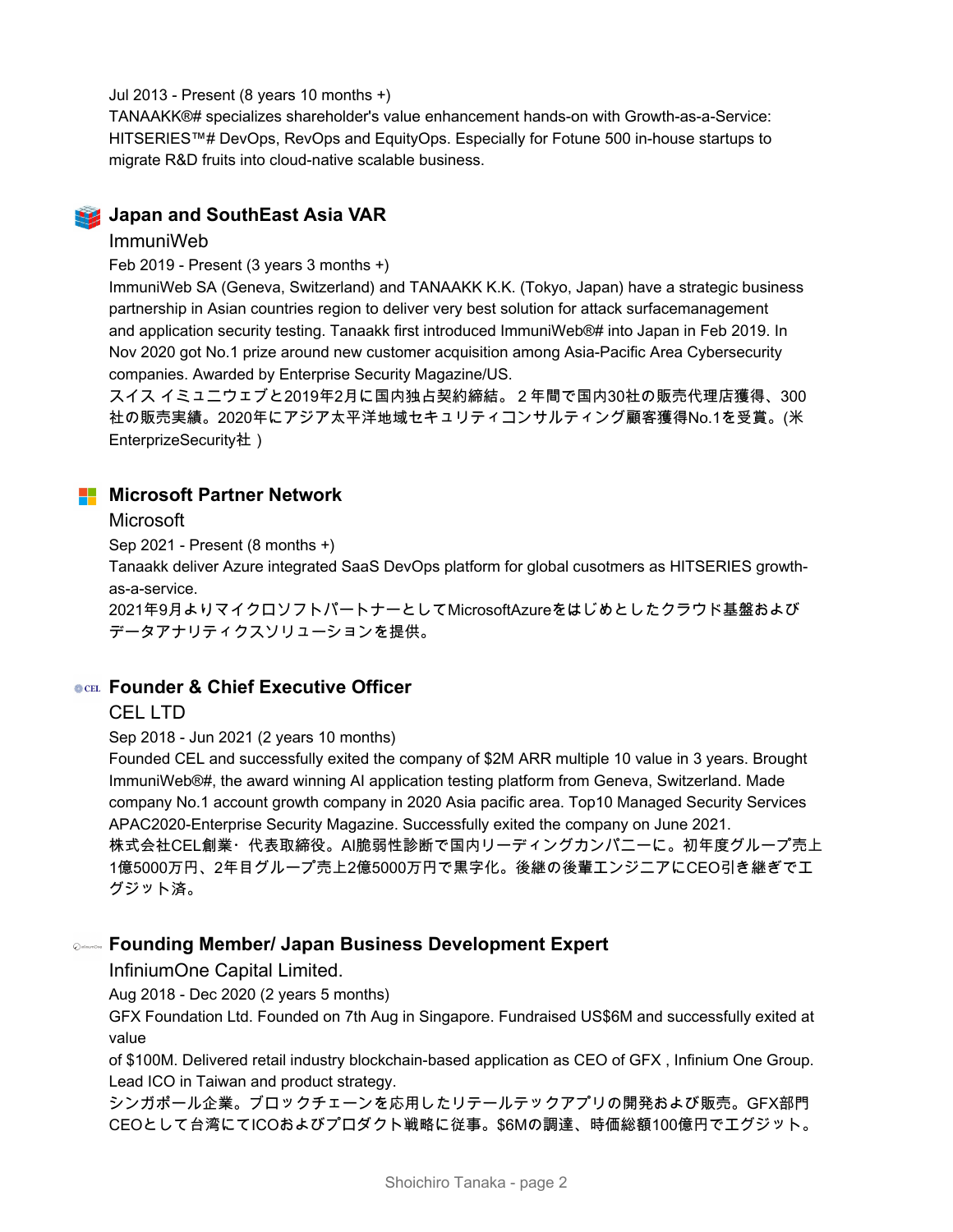## **Director of SCH, US Vice president**

#### CybergymIEC

Dec 2018 - Jun 2020 (1 year 7 months)

Served as investor and director of CYBERGYM US (New York). Delivered ready-made incidentresponse training environment in 8 countries, especially made for OT(operational technology) Industies.

イスラエル電力公社のインシデントレスポンストレーニングシステムへの投資および販売流通。米国 ニューヨークマンハッタンにトレーニングセンターを設置。ConEdisonなどに講座販売。US CEOとし て従事。

### **Director, Chief Technology Officer**

#### Vlc Holdings Co Ltd

Jun 2018 - Jun 2020 (2 years 1 month)

Japan Public company ( NSE 2467 ). Joined as board member for strategic investment. Accounted US\$20M into overseas cybersecurity companies and pivoted existing domestic ISO27001 consulting service into cross-boarder cloud security business. Youngest public company director and made +34% annual revenue growth and +100% shareholder value in two years.

名証セントレックス上場の株式会社バルクホールディングス(NSE 2467)取締役最高技術責任者 CTO。Pマーク、ISMS認証取得国内シェアNo.1企業から、クラウドサイバーセキュリティ事業への投 資と事業転換を実現。就任中に年商+34.2%増。

#### **Inside Sales Executive**

#### Palo Alto Networks

Aug 2014 - Dec 2014 (5 months) Outbound strategic account deal generator. Brought \$200K revenue and 100+ deal pipeline added up to \$1M in 5 month. Quit because monthly commission policy was changed after on-boarding. 米セキュリティ大手のパロアルトネットワークス。アウトバンドコールで5ヶ月間で2200万円の売 上、100件1億円の案件創出。

## **Founder**

#### TANAAKK INC

Dec 2006 - Jul 2013 (6 years 8 months) Shoichiro Tanaka started TANAAKK on 1st Dec 2006 and enrolled TANAAKK K.K. on 3rd July 2013. 2006年12月に個人事業創業、2013年7月に法人化

## *<b>Sales Executive*

#### HP Autonomy

Mar 2012 - May 2013 (1 year 3 months)

Hi-Touch Executive Sales. Brought \$1M revenue in 1 year by own C-level network. Generated dealswithout any leads from company. Sold AI driven E-Commerce A/B testing tool, Optimost and CMSTeamsite, e-discovery IDOL & Iron mountain of Autonomy HP.

AIエンタープライズ検索/マーケティングテック/eDiscovery大手、英オートノミー社のセールスエグゼ クティブとして1年間で1億円の売上創出。リテール企業の役員および社長、会長クラスへのマーケ